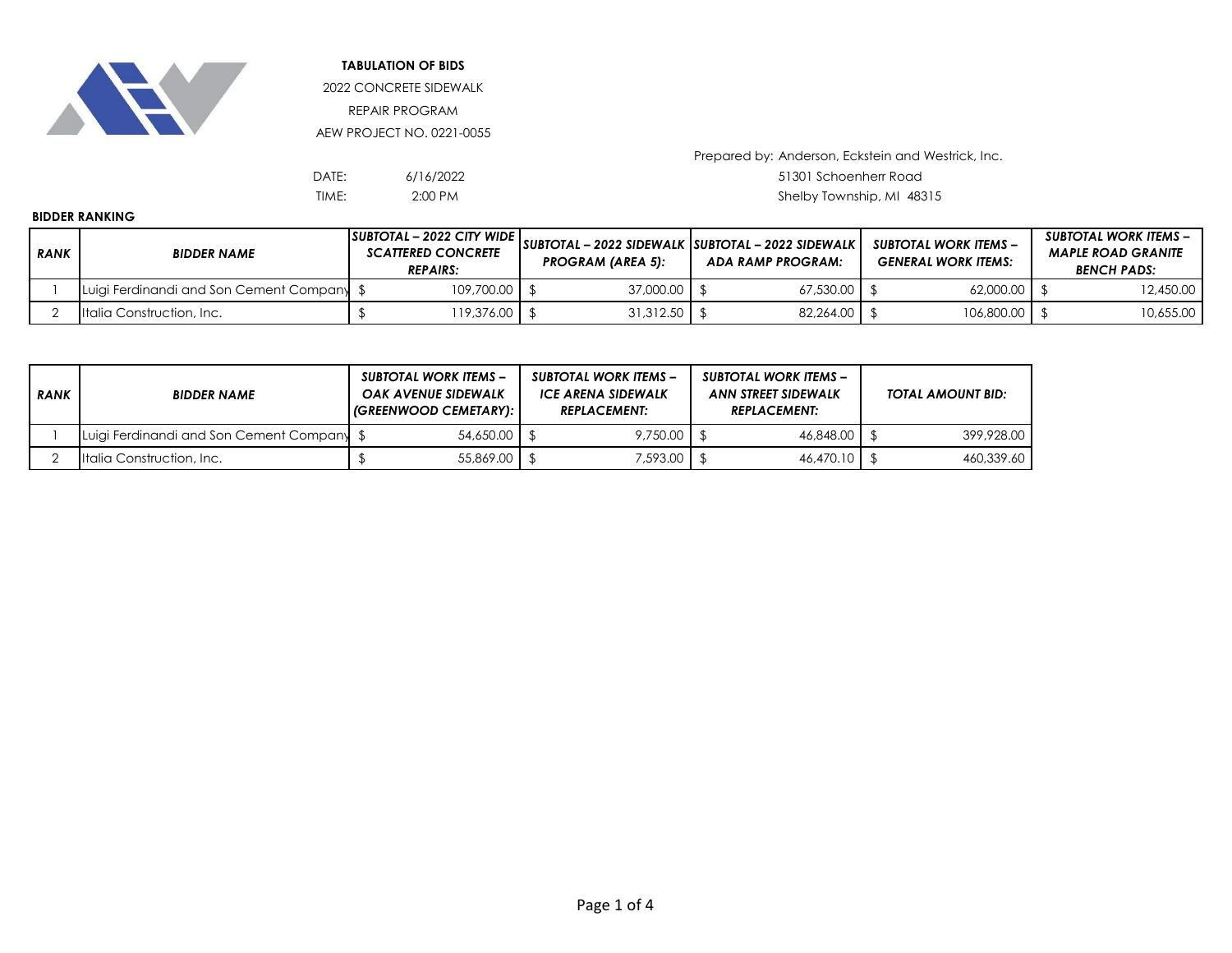|             | <b>TABULATION OF BIDS</b>                                                                                 |                       |            |                                                                                                |            |                                                                                   |            |
|-------------|-----------------------------------------------------------------------------------------------------------|-----------------------|------------|------------------------------------------------------------------------------------------------|------------|-----------------------------------------------------------------------------------|------------|
|             | <b>CITY OF BIRMINGHAM</b><br>2022 CONCRETE SIDEWALK<br><b>REPAIR PROGRAM</b><br>AEW PROJECT NO. 0221-0055 |                       |            | Luigi Ferdinandi and Son Cement Company, Inc<br>16481 Common Road<br>Roseville, Michigan 48066 |            | Italia Construction, Inc.<br>57151 Deer Creek Court<br>Washington, Michigan 48094 |            |
| Item<br>No. | Description                                                                                               | Estimated<br>Quantity | Units      | Unit Price                                                                                     | Amount     | Unit Price                                                                        | Amount     |
|             | <b>WORK ITEMS - 2022 CITY WIDE SCATTERED CONCRETE REPAIRS</b>                                             |                       |            |                                                                                                |            |                                                                                   |            |
| 1.          | Earth Excavation                                                                                          | 100                   | <b>CYD</b> | 10.00                                                                                          | 1,000.00   | 28.00                                                                             | 2,800.00   |
| 2.          | Remove & Replace Concrete Curb & Gutter Match Existing Section                                            | 200                   | LF         | 50.00                                                                                          | 10,000.00  | 53.00                                                                             | 10,600.00  |
| 3.          | Remove & Replace 4" Concrete Sidewalk                                                                     | 1,600                 | SF         | 10.00                                                                                          | 16,000.00  | 7.33                                                                              | 11,728.00  |
| 4.          | Remove & Replace 6" Concrete Sidewalk/Ramp/Drive Approach                                                 | 600                   | SF         | 11.00                                                                                          | 6,600.00   | 8.83                                                                              | 5,298.00   |
| 5.          | 7" Concrete Pavement Repair - MDOT Type P1 Concrete                                                       | 300                   | SYD        | 90.00                                                                                          | 27,000.00  | 90.00                                                                             | 27,000.00  |
| 6.          | 9" Concrete Pavement Repair – MDOT Type P-NC Concrete                                                     | 300                   | SYD        | 99.00                                                                                          | 29,700.00  | 99.00                                                                             | 29,700.00  |
| 7.          | Sidewalk Ramp Detectable Warning Plates                                                                   | 50                    | <b>SF</b>  | 50.00                                                                                          | 2,500.00   | 83.00                                                                             | 4,150.00   |
| 8.          | Subgrade Undercutting, 8" Limestone, MDOT 21AA                                                            | 200                   | SYD        | 27.00                                                                                          | 5,400.00   | 33.00                                                                             | 6,600.00   |
| 9.          | Sawcutting                                                                                                | 1,500                 | LF.        | 2.00                                                                                           | 3,000.00   | 3.00                                                                              | 4,500.00   |
| 10.         | Utility Structure Cover Adjustment                                                                        | 5                     | EA         | 500.00                                                                                         | 2,500.00   | 450.00                                                                            | 2.250.00   |
| 11.         | Restoration, 3" Topsoil, Seed & Mulch                                                                     | 250                   | SF         | 4.00                                                                                           | 1,000.00   | 23.00                                                                             | 5,750.00   |
| 12.         | Traffic Control - Major Street Lane Closure                                                               |                       | EA         | 5,000.00                                                                                       | 5,000.00   | 9,000.00                                                                          | 9,000.00   |
|             | <b>SUBTOTAL - 2022 CITY WIDE SCATTERED CONCRETE REPAIRS:</b>                                              |                       |            |                                                                                                | 109,700.00 |                                                                                   | 119,376.00 |
|             | <b>WORK ITEMS - 2022 SIDEWALK PROGRAM AREA 5</b>                                                          |                       |            |                                                                                                |            |                                                                                   |            |
| 13.         | Remove & Replace Concrete Curb or Curb & Gutter                                                           | 100                   | LF         | 50.00                                                                                          | 5,000.00   | 53.00                                                                             | 5,300.00   |
| 14.         | Remove & Replace 4" Concrete Sidewalk                                                                     | 2,500                 | <b>SF</b>  | 10.00                                                                                          | 25,000.00  | 7.33                                                                              | 18,325.00  |
| 15.         | Remove & Replace 6" Concrete Sidewalk//Ramp/Drive Approach                                                | 250                   | <b>SF</b>  | 12.00                                                                                          | 3,000.00   | 8.83                                                                              | 2,207.50   |
| 16.         | Sawcutting for Curbs                                                                                      | 100                   | LF         | 10.00                                                                                          | 1,000.00   | 5.00                                                                              | 500.00     |
| 17.         | Sidewalk Ramp Detectable Warning Plates                                                                   | 60                    | <b>SF</b>  | 50.00                                                                                          | 3,000.00   | 83.00                                                                             | 4,980.00   |
|             | <b>SUBTOTAL - 2022 SIDEWALK PROGRAM (AREA 5):</b>                                                         |                       |            |                                                                                                | 37,000.00  |                                                                                   | 31.312.50  |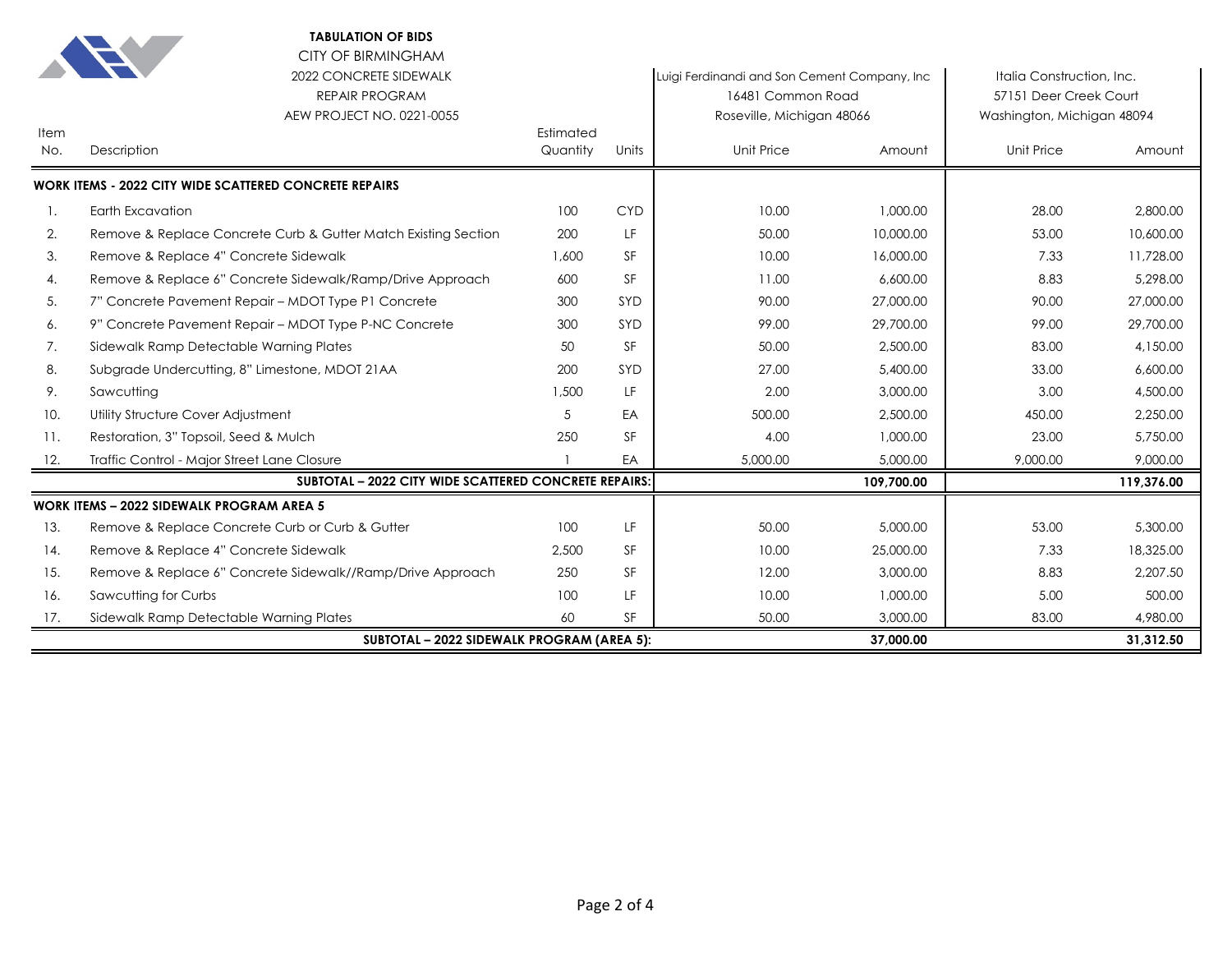|             | <b>TABULATION OF BIDS</b><br><b>CITY OF BIRMINGHAM</b><br>2022 CONCRETE SIDEWALK |                       |             | Luigi Ferdinandi and Son Cement Company, Inc. |           | Italia Construction, Inc.  |            |
|-------------|----------------------------------------------------------------------------------|-----------------------|-------------|-----------------------------------------------|-----------|----------------------------|------------|
|             | <b>REPAIR PROGRAM</b>                                                            |                       |             | 16481 Common Road                             |           | 57151 Deer Creek Court     |            |
|             | AEW PROJECT NO. 0221-0055                                                        |                       |             | Roseville, Michigan 48066                     |           | Washington, Michigan 48094 |            |
| Item<br>No. | Description                                                                      | Estimated<br>Quantity | Units       | Unit Price                                    | Amount    | Unit Price                 | Amount     |
|             | WORK ITEMS - 2022 SIDEWALK ADA RAMP PROGRAM                                      |                       |             |                                               |           |                            |            |
| 18.         | Earth Excavation                                                                 | 150                   | <b>CYD</b>  | 30.00                                         | 4,500.00  | 28.00                      | 4,200.00   |
| 19.         | Subgrade Undercutting, 8 inch Limestone, MDOT 21AA                               | 20                    | <b>CYD</b>  | 60.00                                         | 1,200.00  | 33.00                      | 660.00     |
| 20.         | Remove Concrete Sidewalk/Ramp                                                    | 1,800                 | SF          | 2.00                                          | 3,600.00  | 2.00                       | 3,600.00   |
| 21.         | Remove & Replace Concrete Curb or Curb & Gutter                                  | 100                   | LF          | 50.00                                         | 5,000.00  | 53.00                      | 5,300.00   |
| 22.         | 4 inch Sidewalk/Ramp                                                             | 1,500                 | SF          | 11.00                                         | 16,500.00 | 7.33                       | 10,995.00  |
| 23.         | 9" Concrete Pavement Repair - MDOT Type P-NC Concrete                            | 50                    | SYD         | 180.00                                        | 9,000.00  | 99.00                      | 4,950.00   |
| 24.         | 6 inch Sidewalk/Ramp                                                             | 300                   | SF          | 13.00                                         | 3,900.00  | 8.83                       | 2,649.00   |
| 25.         | 4 inch Exposed Aggregate Sidewalk                                                | 250                   | SF          | 12.00                                         | 3,000.00  | 23.00                      | 5,750.00   |
| 26.         | 6 inch Exposed Aggregate Sidewalk                                                | 50                    | <b>SF</b>   | 20.00                                         | 1,000.00  | 29.00                      | 1,450.00   |
| 27.         | Remove and Reuse Brick Pavers                                                    | 250                   | <b>SF</b>   | 15.00                                         | 3,750.00  | 33.00                      | 8,250.00   |
| 28.         | Sidewalk Ramp Detectable Warning Plates                                          | 100                   | <b>SF</b>   | 50.00                                         | 5,000.00  | 83.00                      | 8,300.00   |
| 29.         | Utility Structure Cover Adjustment                                               | 4                     | EA          | 500.00                                        | 2,000.00  | 450.00                     | 1,800.00   |
| 30.         | Sawcutting for Curbs                                                             | 100                   | LF          | 10.00                                         | 1,000.00  | 5.00                       | 500.00     |
| 31.         | Remove and Replace Signage                                                       | $\overline{1}$        | EA          | 500.00                                        | 500.00    | 500.00                     | 500.00     |
| 32.         | Sign Post, U-Channel                                                             | 36                    | LF          | 30.00                                         | 1,080.00  | 10.00                      | 360.00     |
| 33.         | Caulking                                                                         | 500                   | LF          | 5.00                                          | 2,500.00  | 9.00                       | 4,500.00   |
| 34.         | Sealing Exposed Aggregate Concrete                                               | 1000                  | SF          | 2.00                                          | 2,000.00  | 7.00                       | 7,000.00   |
| 35.         | Restoration, 3" Topsoil, Seed & Mulch                                            | 500                   | SF          | 4.00                                          | 2,000.00  | 23.00                      | 11,500.00  |
|             | SUBTOTAL - 2022 SIDEWALK ADA RAMP PROGRAM:                                       |                       |             |                                               | 67,530.00 |                            | 82,264.00  |
|             | <b>WORK ITEMS - GENERAL WORK ITEMS</b>                                           |                       |             |                                               |           |                            |            |
| 36.         | Bituminous Mixture No. 13 Wearing                                                | 100                   | <b>TONS</b> | 250.00                                        | 25,000.00 | 435.00                     | 43,500.00  |
| 37.         | Handpatching, HMA 13A, Varying Thickness                                         | 100                   | <b>TONS</b> | 250.00                                        | 25,000.00 | 435.00                     | 43,500.00  |
| 38.         | <b>Inspector Crew Days</b>                                                       | 600                   | P/DAY       | 20.00                                         | 12,000.00 | 33.00                      | 19,800.00  |
|             | SUBTOTAL WORK ITEMS - GENERAL WORK ITEMS                                         |                       |             |                                               | 62,000.00 |                            | 106,800.00 |
|             | <b>WORK ITEMS - MAPLE ROAD GRANITE BENCH PADS</b>                                |                       |             |                                               |           |                            |            |
| 39.         | Earth Excavation                                                                 | 35                    | <b>CYD</b>  | 30.00                                         | 1,050.00  | 33.00                      | 1,155.00   |
| 40.         | 4 inch Aggregate Base                                                            | 100                   | SYD         | 18.00                                         | 1,800.00  | 23.00                      | 2,300.00   |
| 41.         | 6 inch Concrete Sidewalk                                                         | 800                   | SF          | 12.00                                         | 9,600.00  | 9.00                       | 7,200.00   |
|             | SUBTOTAL WORK ITEMS - MAPLE ROAD GRANITE BENCH PADS:                             |                       |             |                                               | 12,450.00 |                            | 10,655.00  |

**TABULATION OF BIDS**